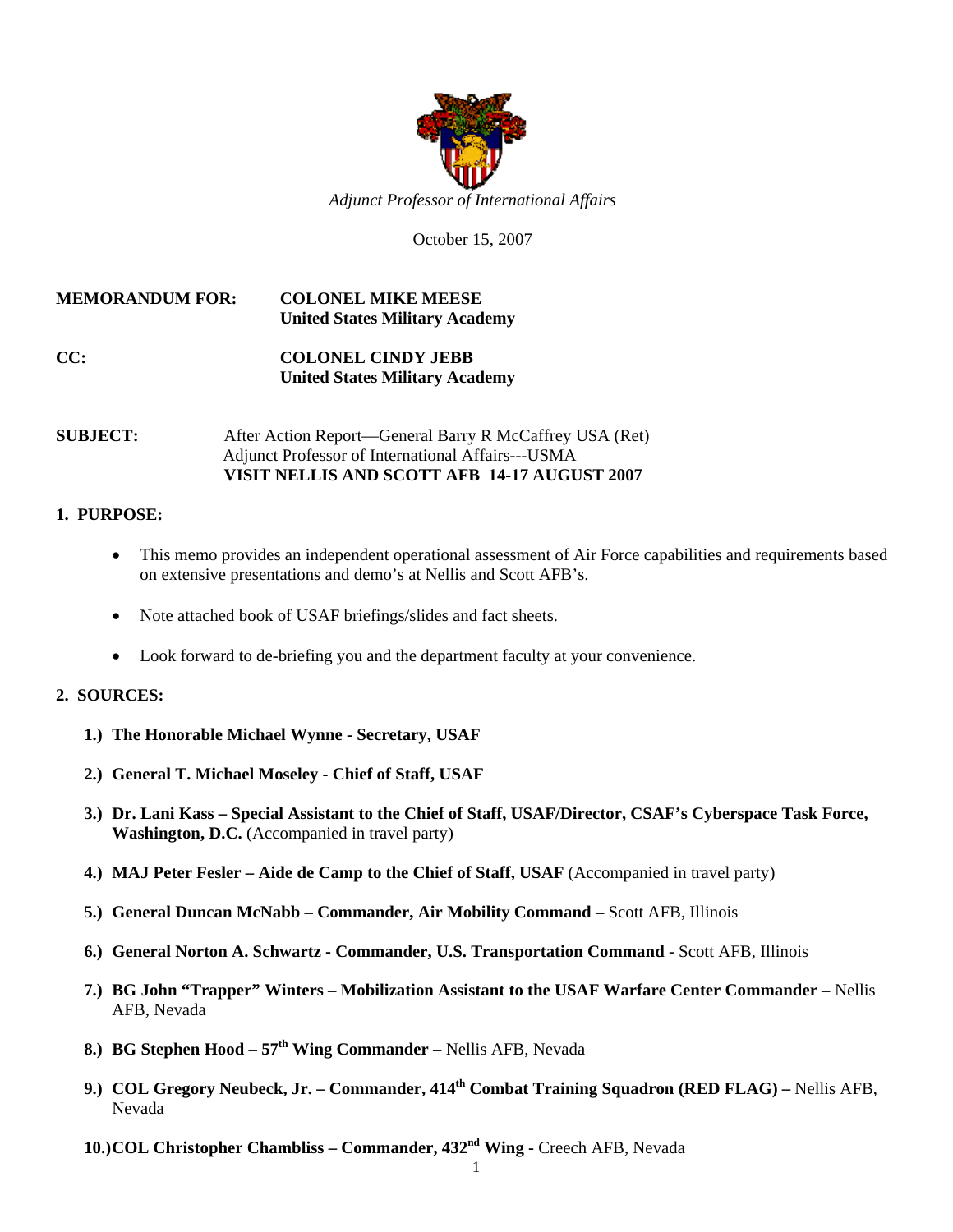- **11.)COL David Stilwell Commander, 57<sup>th</sup> Adversary Tactics Group, 57<sup>th</sup> Wing Nellis AFB, Nevada**
- **12.)COL Alan Hunt, Jr.,– Commander, 375<sup>th</sup> Airlift Wing Scott AFB, Illinois**
- **13.)COL Scott "K-9" Kindsvater Commandant, USAF Weapons School** Nellis AFB, Nevada
- **14.)COL Michael Schwamm 561st Joint Tactics Squadron Mission Briefer USAF Warfare Center National Guard Bureau –** Nellis AFB, Nevada
- **15.)COL Steven Seroka Commander, 98<sup>th</sup> Operations Group Nellis AFB, Nevada**
- **16.)LTC Scott Graham Deputy Director, USAFWC's Coalition and Irregular Warfare Center of Excellence (CIWC) –** Nellis AFB, Nevada
- **17.)LTC Thomas Porterfield Commander, 563rd Rescue Group Operating Location-Alpha** Nellis AFB, Nevada
- **18.)LTC John Harris Deputy Commander, Joint Air Ground Operation Group (GREEN FLAG)** Nellis AFB, Nevada
- **19.)LTC Paul Caltagirone Commander, 3 rd Special Operations Squadron Predator Operations Center**  Nellis AFB, Nevada
- **20.)LTC Daniel Turner Director of Operations, 3rd Special Operations Squadron Predator Operations Center –** Nellis AFB, Nevada
- 21.)LTC Scott DeThomas Commander, 17<sup>th</sup> Airlift Squadron Charleston AFB, South Carolina

#### **3. TUTORIALS: Air Combat Command (153,000 personnel 2000+ aircraft) NELLIS AFB and Air Mobility Command (136,000 personnel and airlift assets) SCOTT AFB:**

- Personal seminars and hands-on training conducted by BG Trapper Winters at Nellis AFB and General Duncan McNabb at Scott AFB---and their senior teams.
- Hands-on planeside seminar with the F-22A Raptor. (LTC Rose. Desert Storm MIG killer)
- Faculty, students, training techniques, mission briefs and planeside seminar with A-10 Thunderbolt II (modernized), seminar with instructors of the AIR FORCE WEAPONS SCHOOL. (Top 5% Air Force officers in all weapons specialties to include cyber-warfare, space, support, intelligence.)
- Class onsite with MQ-1 Predator and MQ-9 Reaper UAV's--- and then mission seminar with Nellis Global Combat Control Center.
- Air mission with Jolly Green CSAR combat experienced crew.
- Air mission class on C-17 Globemaster III. (Low-level terrain following flight, CDS equipment parachute drop, airto-air refueling, combat assault landing, etc.)
- Air mission hands-on instruction in KC-135 air re-fueling of B-2 Bomber at 35,000 feet.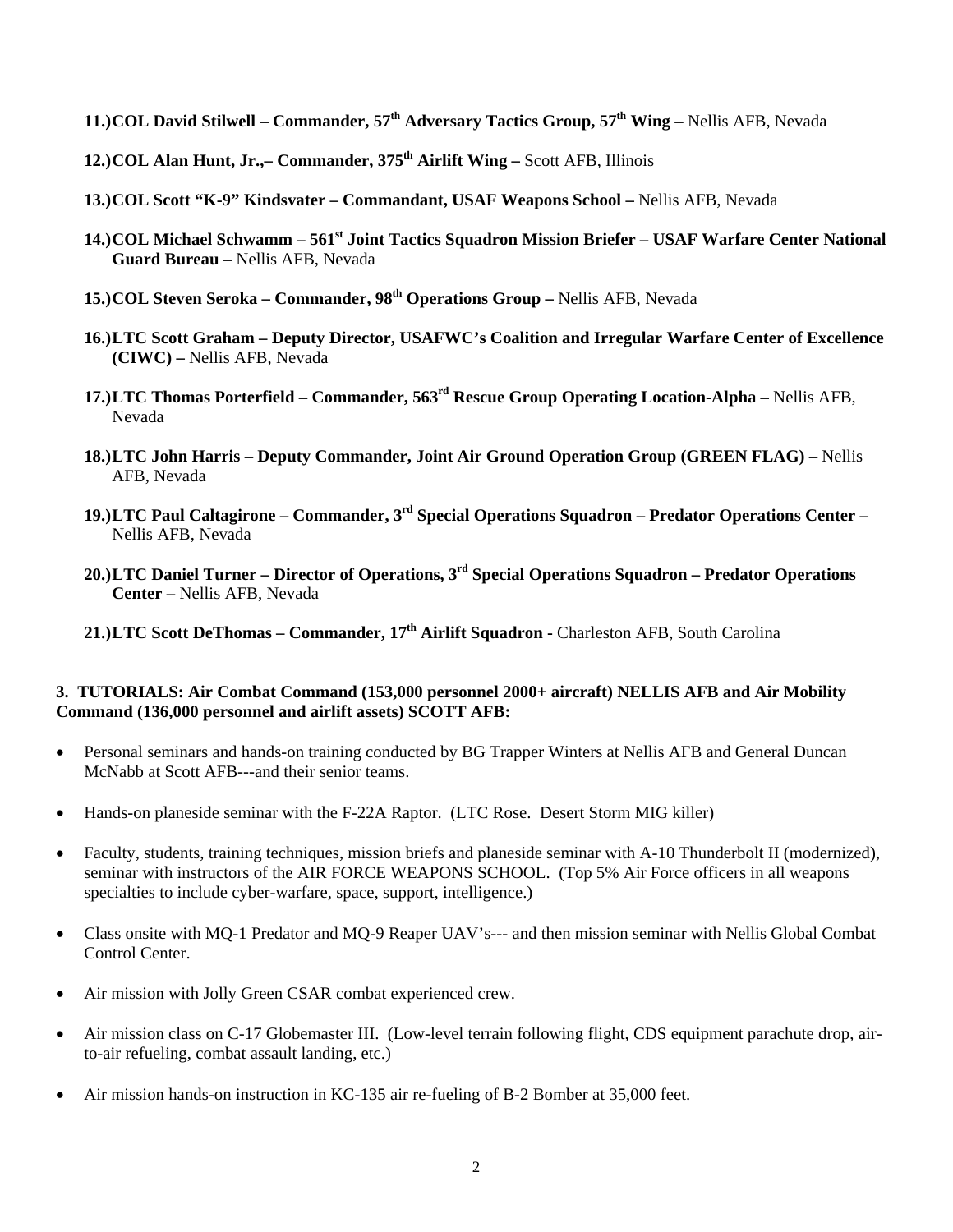#### **4. THE BOTTOM LINE: REBUILDING GLOBAL AIRPOWER.**

- US defense strategy is unbalanced, incoherent, and under-funded--- does not focus on the next generation deterrence and war-fighting missions--- and is distorted by the drain of US defense modernization dollars and manpower resources being funneled into the ground combat meat-grinder of the civil war in Iraq. (\$12 billion per month).
- The looming challenge to US national security and foreign policy sovereignty issues in the coming 15 years will be posed by the legitimate and certain emergence of the People's Republic of China as a global economic and political power with the military muscle to challenge and neutralize the deterrence capacity of the US Navy and Air Force in the broad reaches of the Pacific maritime frontier. China will indeed soon have the military capacity in less than one generation to pose a national survival threat to US defensive capabilities and to challenge our ability to project power along the Pacific littoral.
- The US national security strategy to counter this threat should primarily be based on unrelenting and transparent diplomacy, multi-level and balanced economic engagement, strong international multi-nation arms control and mutual cooperation engagement, new treaties and political relationships with other Pacific Rim partners that bring in the Chinese, and most importantly extensive and heavily funded people-to-people programs with tourism, military exchanges, student scholarships, partner city programs, and unrestricted mutual media access and transparency---as well as heavy doses of wisdom and tolerance by senior US and Chinese political elites.
- However, there is little likelihood of US smart engagement power having adequate deterrence impact on Chinese unilateral military capabilities unless we maintain the enormous technological lead to command the air and sea operational maneuver areas surrounding our regional allies: Japan, Korea, Taiwan, the Philippines, Thailand, Vietnam, and Indonesia….and the Alaskan sea frontier. The PRC clearly is not the only military presence we must consider. By 2020 we will face resurgent and expanding Russian Federation military power projection capacity as well as the likely emergence of other major maritime and air nuclear powers. (India, Iran, Pakistan, and Japan.)
- The US Air Force is badly under-funded, its manpower is being drastically cut and diverted to support of counterinsurgency operations, its modernization program of paradigm shifting technology is anemic--- and its aging strike, lift, and tanker fleets are being ground down by non-stop global operations with an inadequate air fleet and maintenance capabilities.
- The debate over the disaster of the war in Iraq may soon be replaced by a greatly diminished defense budget as a tired, cynical and exhausted joint military force winds down our combat presence in the coming 36 months. We may swing from the eerie immaturity of the Rumsfeld era focus on the magic of technology as the sole determinant of national security--- to an equally disastrous concentration of building a ground combat force which could have won Iraq from the start--- absent the bad judgment of the Rumsfeld Pentagon and compliant Generals.
- As a central proposition—- we should create a US national security policy based principally on the deterrence capabilities of a dominant, global Air Force and Naval presence which can: near guarantee the defense of the continental United States; provide high levels of assurance for the security of our key allies from air, missile, space, cyber, or sea attack; and which can guarantee a devastating punitive air, sea, and cyber strike using conventional weapons capable of devastating the offensive power of a foreign state ---and which can hold at risk their vital national leadership and economic targets. (This is not an argument to under fund nor undervalue a powerful, high intensity ground warfare capability or a fully modernized and global-reach special operations force capability.)
- The resources to create such air power capabilities are not available in the current historically weak wartime defense funding environment of 4% of national GNP--- where the understandable national security priorities are to sustain US forces engaged in a bitter ground struggle ---which has generated 34,000 US casualties and cost \$600 billion.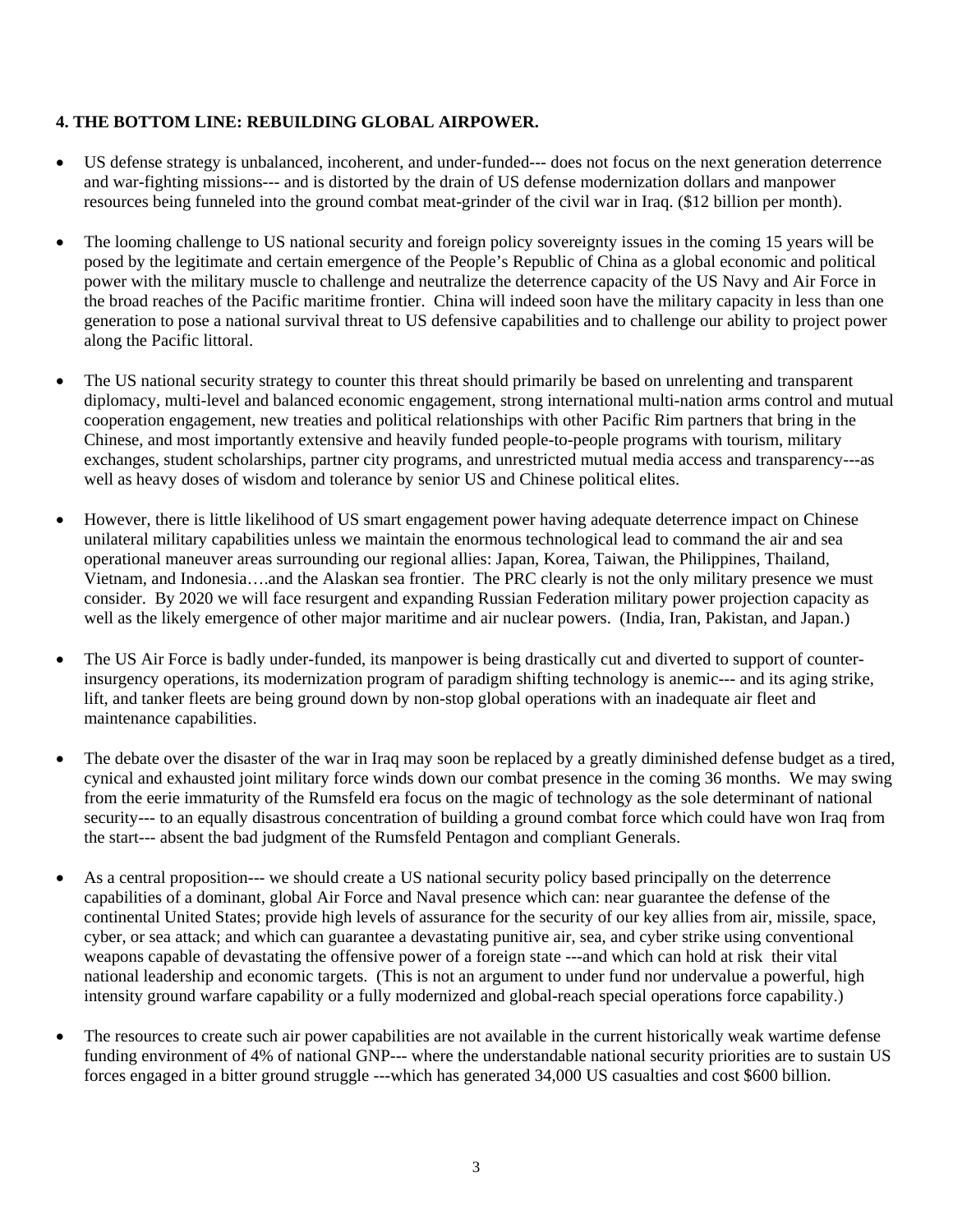- The US Air Force is our primary national strategic force. Yet it is too small, has inadequate numbers of aging aircraft, has been marginalized in the current strategic debate, and has mortgaged its modernization program to allow the diversion of funds to prosecute an inadequately Congressionally supported war in Iraq and Afghanistan.
- **NOTE:** The Active Army is too small and should be at 800,000 troop strength to support the ground combat burden generated by the Rumsfeld intervention concept employed in Iraq and Afghanistan; Army National Guard equipment is broken; ammunition and equipment reserve stocks are marginal; training for the complete range of possible combat missions has been stopped for three years; recruiting incentives and advertising are inadequate for the challenge of a war not supported by the American people; and special operations forces are stretched to the breaking point.)
- The next Administration must fix the manpower, aircraft, and funding shortfalls of the US Air Force or we will place the American people in enormous peril.

# **5. SEVEN IMPERATIVES FOR US GLOBAL AIR POWER:**

## **1st -- The F-22A Raptor.**

- There is no single greater priority for the coming 10 years for the US Air Force than funding, deploying, and maintaining three-hundred and fifty (350+) F-22A Raptor aircraft to ensure air-to-air total dominance of battlefield air space in future contested areas. The Air Force has been forced to trade away their modernization budget because the aircraft has minimal value in low-intensity ground-air combat operations such as Iraq and Afghanistan. (The current 91 aircraft are simply inadequate for anything but special missions).
- This combat aircraft is sheer magic. It cannot be matched by anything the world can produce for 25 years. It is vital that we never let this technology be eligible for any FMS sales.
- F-22A provides a national strategic stealth technology to conduct--- LONG RANGE (Cruises at high supersonic speed without afterburner) PENETRATION (at altitudes greater than 15 kilometers) ---UNDETECTED into any nation's air space ---at Mach 2+ HIGH SPEED—and then DESTROY KEY TARGETS (aircraft or missiles on the ground, radar, command and control, nuclear stockpiled weapons, key leadership targets, etc) --- and then EGRESS WITH MINIMAL THREAT from any possible air-to-air or air-defense system. It cannot be defeated in air combat by any known current or estimated future enemy aircraft (thrust vector technology).

## **2nd -- The C-17 Globemaster III.**

- We must create the strategic national military airlift and air-to-air refuel capability  $(600 + C^{-17})$  aircraft) to project national military and humanitarian power in the global environment. We currently have an inadequate capability with 150 aircraft supported by an aging refueling fleet. The C-5 aircraft must be retired—these planes are shot. The Army must back off the dubious proposition that they will size their ground combat force around the volume and lift metrics of the C-130 --- and instead use the C-17 as the sizing template.
- The Rumsfeld doctrine postulated bringing home deployed Army and Air Force capabilities from Europe, Okinawa, and Korea. This seismic strategic shift was unexamined and not debated by Congress or the American people. We are bringing home ground and air strike assets thousands of miles--- from basing infrastructure paid for by allies--- to unprepared US launch platforms. If we are to pose a serious deterrent capability in the dangerous world arena--- then we must credibly be able to project power back into future combat areas to sustain allies at risk.
- The C-17 represents the capacity to carry out this strategic power projection mission ---as well as providing intratheater logistics and humanitarian lift for pin point distribution of thousands of truck load equivalents of supply per day.
- The C-17 is a global national transportation asset--- not merely a military or Air Force system.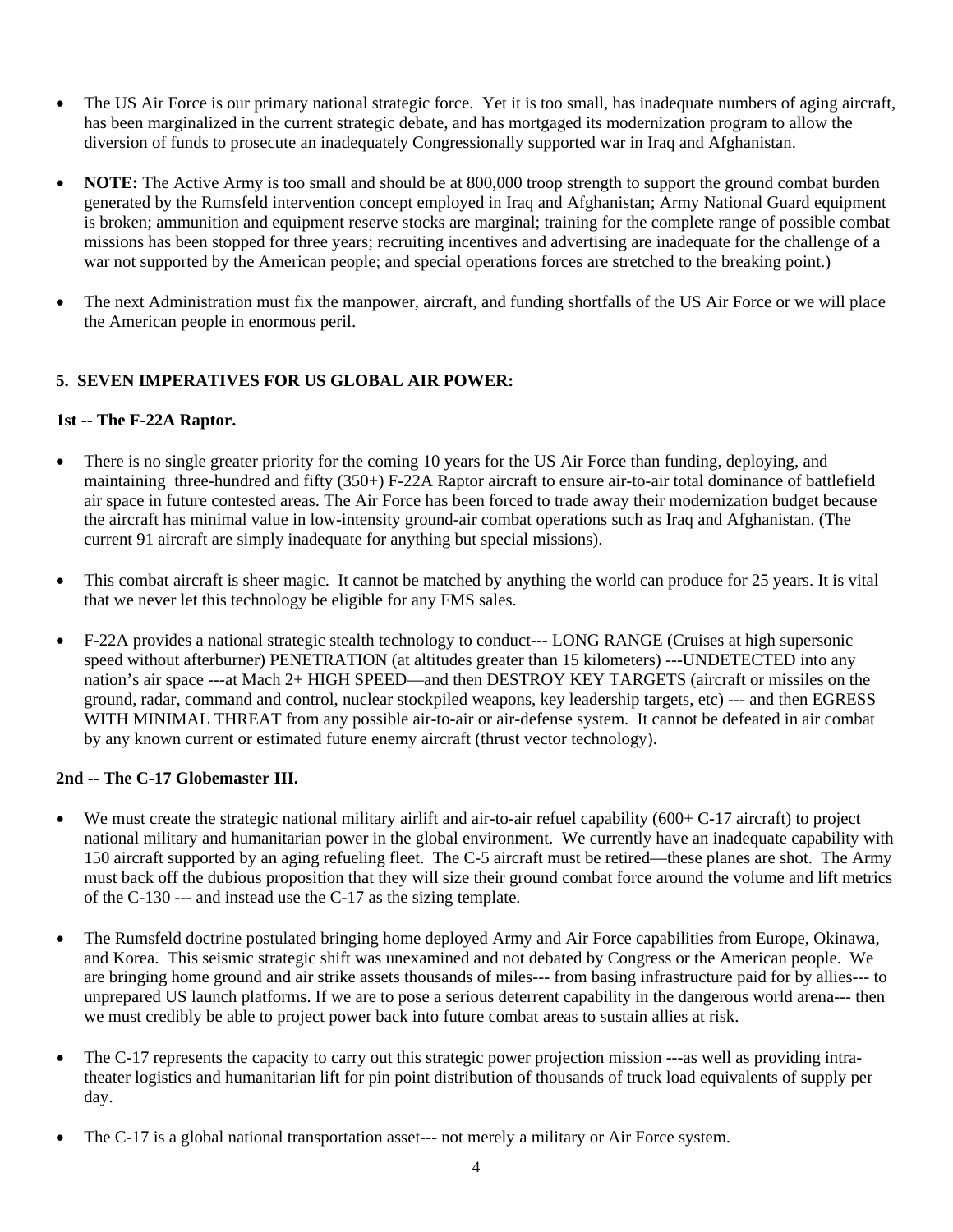# **3rd -- Air Force Global UAV ISR and STRIKE Capability.**

- Primary control of these assets should be exercised by centralized Joint Air Component command and control.
- We have already made a 100 year war-fighting leap-ahead with MQ-1 Predator, MQ-9 Reaper, and Global Hawk. Now we have loiter times in excess of 24 hours, persistent eyes-on-target, micro-kill with Hellfire and 500 lb JADAM bombs, synthetic aperture radar, and a host of ISR sensors and communications potential that have fundamentally changed the nature of warfare.
- We are confusing the joint battle space doctrine. Air Component Commanders should coordinate all UAV's based on Combatant Commander situational war-fighting directives.

## **4th -- Create and Maintain Air Force Space Primacy Capabilities.**

• Our global communications, ISR, and missile defense capabilities cannot operate without secure, robust, and modernized space platforms. We will drop back to WWII era capabilities if we suddenly lose our space advantage. Space is an under-resourced and inadequately defended vital US technical capability.

#### **5th -- Air Force Defensive and Offensive Cyber-Warfare Capabilities.**

- We must expand exponentially the resources, R&D, and human talent devoted to the massive and on-going war against our US communications-computer-control systems. This is the "poor man's" Weapon of Mass Destruction. Every classified brief I receive underscores the absolute certainty that all our potential adversaries, terrorist organizations, and many private criminal groups conduct daily electronic reconnaissance and probes of the electromagnetic spectrum and devices which are fundamental to our national security strategy. We lead the world in technical creativity in these associated engineering and scientific areas. This calls for a serious Joint Combatant Command status with a heavy Air Force component lead.
- We must sort out clearly the international legal and policy considerations upon which we will base widely understood Joint Directives governing the centralized employment of offensive cyber-warfare. This is the first sword to unsheathe in time of modern combat.

## **6th -- Next Generation Long-Range Bomber.**

- We need a follow-on long-range system to the B-2 Spirit Bomber. The B-52 needs to be retired within the decade. The B-2 is inadequate and too vulnerable as a long-range strike platform. The B-2 at  $\frac{1}{2}$  one billion (+) a copy--- with only 21 combat aircraft--- is too difficult and too outmoded a technology to again start up a production line.
- Our offensive capability should include not only long-range ICBM missiles with conventional capabilities and sea launched missiles--- but also a fully modernized stealth heavy strike bomber with global range.

#### **7th -- Ballistic Missile Defense.**

- It is extremely gratifying to see the enormous scientific and engineering successes of the on-going deployment of a layered national ballistic missile defense. I have been to Ft Greely in Alaska and verified the genuine shoot down capability we now have for mid-course and terminal engagement. The US Air Force Airborne Laser is just short of operational deployment. The Navy Aegis Systems now have valid intercept and radar integration into the defensive concept. The system needs substantial continued R&D investment and continued operational incremental upgrades in the coming 15 years.
- Ballistic Missile Defense will be a central aspect of any possible successful arms control strategy to convince North Korea, Iran, and other rogue states to eventually back off the proliferation of missile delivered nuclear weapons.